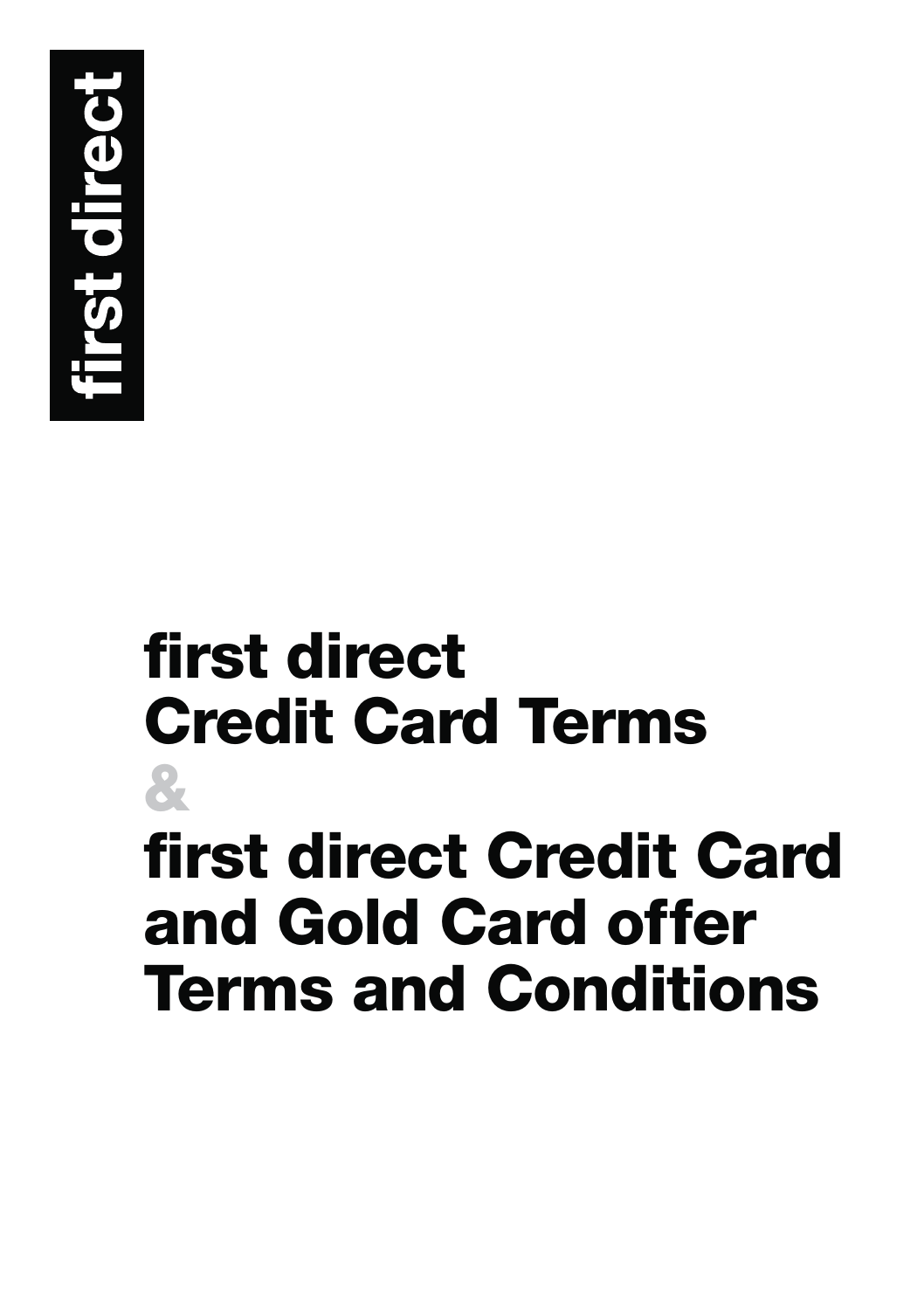

# **first direct Credit Card Terms**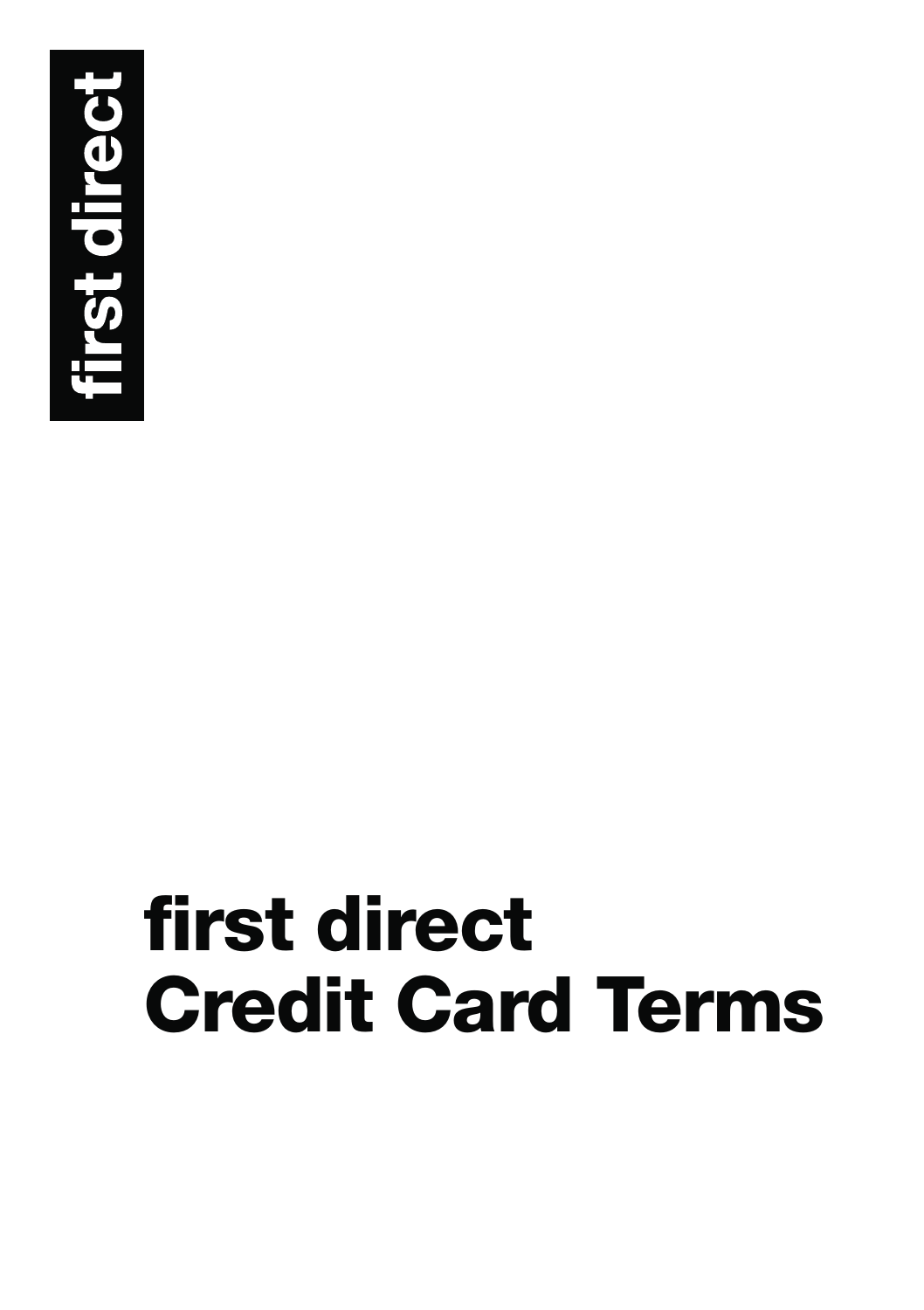#### **Credit Card Agreement regulated by the Consumer Credit Act 1974.**

#### **This agreement is made up of the key terms and the additional terms.**

#### **Key Terms**

#### **How much can you borrow?**

You can borrow up to the credit limit. We will confirm your credit limit after we have signed the agreement. If we change it later, we will tell you before we make the change.

#### **How much do you have to pay each month and when?**

We will give you a statement each month showing the minimum payment for that month (we may not give you a statement if you do not need to make any payment).

The minimum payment will be the higher of:

- A. The sum of (a) interest for the period from the last statement, (b) any default charges and (c) 1% of the full amount you owe as shown on your monthly statement (not including interest and default charges).
- B. 3% of the full amount you owe as shown on your monthly statement (including interest and charges).
- C. £5.

For example, if the amount you owe on the statement date is £450 including £15 interest and £12 charges, A will give the highest amount so the minimum payment will be £31.23 (£15 (interest), £12 (charges) and £4.23 (1% of £423)). (B would be £13.50 (3% of £450)). If you owe less than £5 you must pay the full amount you owe (eg if you owe £2.50 that will be the

minimum payment).

The minimum payment must reach us by the due date shown in your statement. This will be 25 days from your statement date. You can always pay more than the minimum payment to reduce the amount of interest you have to pay. Information about how to make sure payments reach us on time is on the back of the statement.

You must also pay immediately the amount of any missed payments and the amount you owe above the credit limit. If you pay by Direct Debit we will collect these amounts with your minimum payment if you have not paid them already.

You can ask us to collect payments for you (eg by Direct Debit). You can choose how much you want to pay each month as long as it is not less than the minimum payment. You must try not to pay into the account more than you owe us. We will refund any credit on your account. We will not normally allow you to spend it.

#### **How much does it cost to borrow?**

#### Introductory and promotional rates and charges

We may make promotional rates and charges available from time to time. If we do we'll tell you. We'll also tell you when an introductory or promotional rate is about to end.

#### **You will lose any introductory or promotional rate if you are late in making the minimum payment in any month.**

In all other cases (and after the end of an introductory or promotional period) our variable standard rates and charges will apply.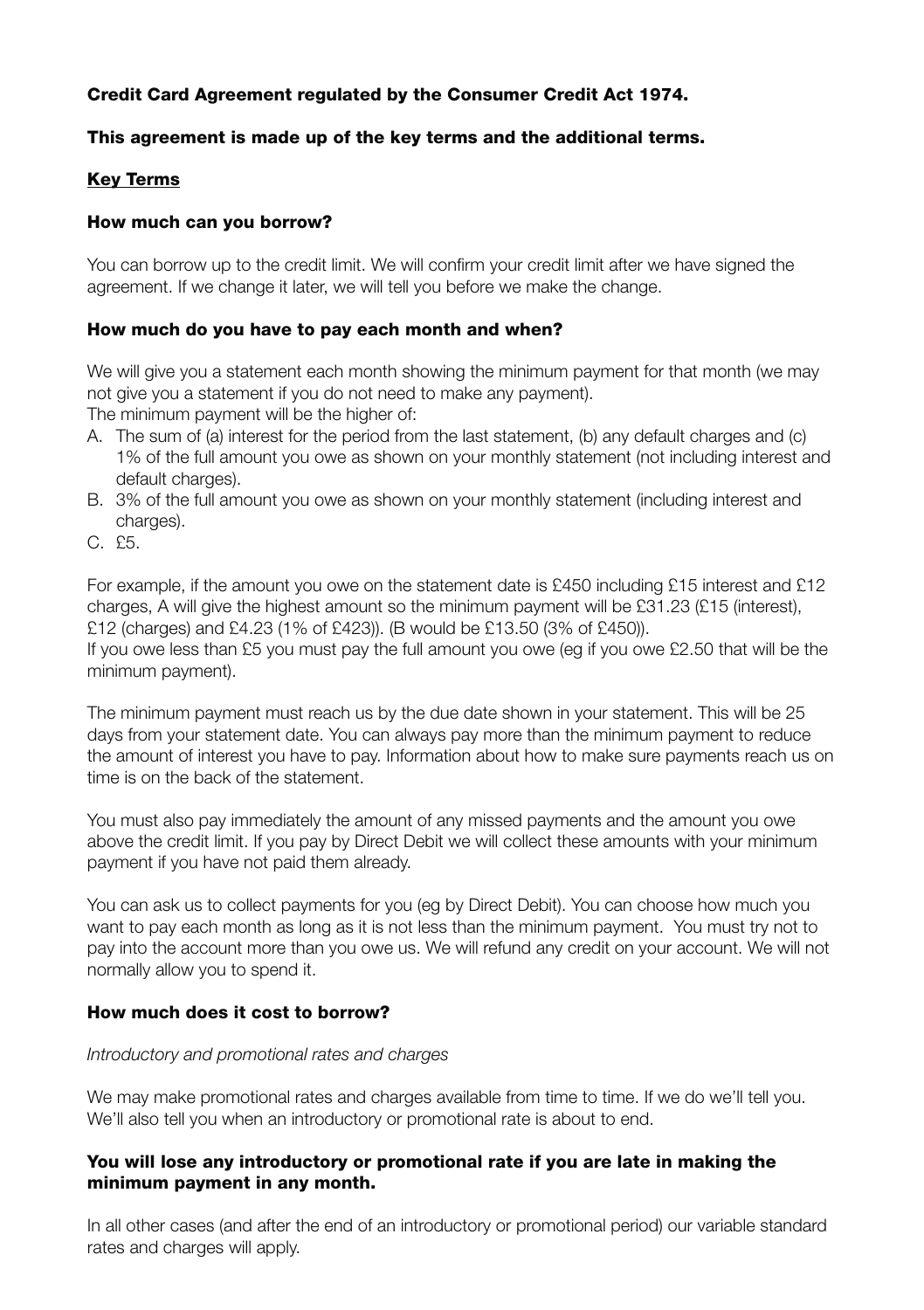We charge interest from the date each transaction or charge is added to your account until the amount you owe us has been repaid in full. We work out interest on a daily basis and add it to the account on your monthly statement date. If you pay at least the minimum payment each month you will pay off all the interest added to the account that month but, if you don't, we will charge interest on that interest as well as on transactions added to your account.

There are two exceptions to this. We do not charge any interest on default charges. We also do not charge interest on any purchases shown in a statement if you repay the full amount you owe us on that statement date by the next payment due date.

This means that if, for example, you repay in full the amount shown in your July statement by the payment due date in August, we will not charge interest on any purchases added to your account and shown in your July statement. However, even if you don't use your account at all after the July statement date, there may still be 'trailing' interest shown in your August statement. This will be interest we have charged:

- on any cash advances or payments sent from your account (such as balance transfers) in your July statement (because we always charge interest on these); and
- on any amounts carried over from your June statement.

We also charge interest on trailing interest so even if you pay the trailing interest in full in September we may charge further interest on the account.

| <b>Transaction type</b>                            | <b>Charges added to</b><br>the account with the<br>transaction                                                                                                                                                      | <b>Exchange rates for the date</b><br>the transaction is converted<br>into sterling                                                                                                                                    |
|----------------------------------------------------|---------------------------------------------------------------------------------------------------------------------------------------------------------------------------------------------------------------------|------------------------------------------------------------------------------------------------------------------------------------------------------------------------------------------------------------------------|
| Purchase and<br>Cash or cash<br>related<br>payment | 2.99% of the transaction<br>in sterling (minimum charge<br>for cash or cash payment £3).<br>These charges are in addition<br>to other charges (for example<br>a cash transaction in Euro will<br>have two charges). | The card schemes use wholesale<br>market rates. You can find the<br>current exchange rates by visiting<br>www.visaeurope.com/making-<br>payments/exchange-rates or<br>www.mastercard.com/global/<br>currencyconversion |

#### Non-sterling transaction charges

#### Default Charges

| Reason                                                        | Charge                  | <b>Added to the account</b>                                         |
|---------------------------------------------------------------|-------------------------|---------------------------------------------------------------------|
| For paying late                                               | £12                     | Up to 4 days after the date<br>you should have made the<br>payment. |
| For going over the credit limit (even if we<br>permit it)     | £12                     | When you go over the limit                                          |
| For payments which are returned unpaid                        | £5                      | When your bank tells us it<br>can't make the payment                |
| For enforcing repayment, including legal and<br>tracing costs | Our reasonable<br>costs | When we apply for<br>enforcement                                    |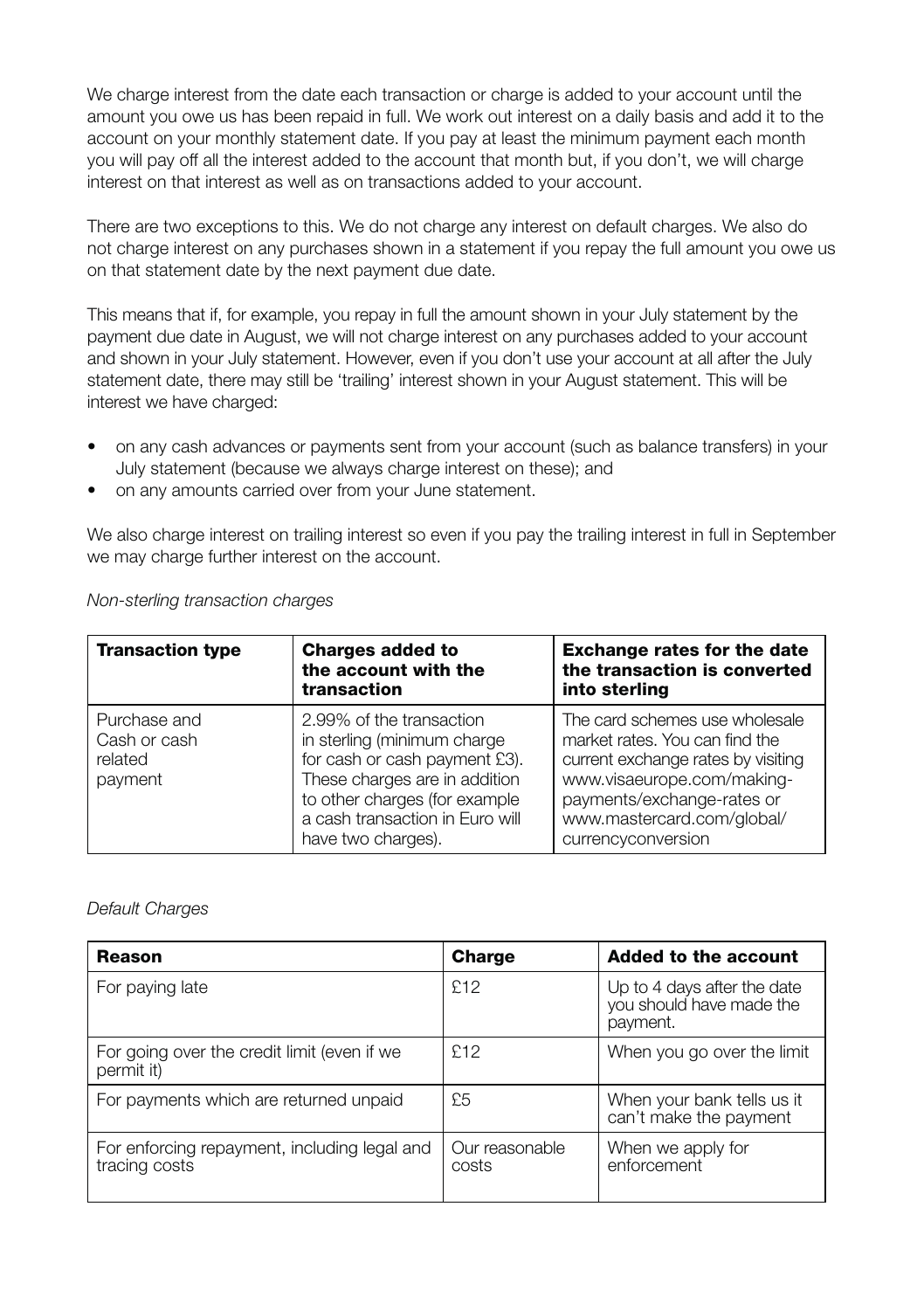#### **Can we change the cost of borrowing or any other terms?**

#### Changes to terms that are personal to you

If we change our view of your ability to repay us because of information we get from credit reference agencies or the way you manage the account (for example because you often pay us or other lenders late), we may change the rates that apply to you (unless we are aware that you're at risk of financial difficulties) and we may reduce your credit limit.

#### Other changes to the credit limit

From time to time we may tell you that a higher limit is available to you and you can ask us to consider giving you a higher credit limit. You can also contact us to tell us:

- vou'd like a lower credit limit:
- you don't want to receive any future credit limit increases; or
- never to increase your credit limit without checking with you first (and you can change your mind at any time).

A higher credit limit may offer greater flexibility and convenience to meet your financial needs but it may also increase the risk of borrowing too much, which could be expensive or take a long time to pay off. You should carefully consider whether you need a higher limit.

#### Changes to rates, charges and other terms for particular reasons

We may also:

- increase or decrease rates and charges to take account of an actual, or reasonably expected, change in the interest rates we have to pay for example as a result of a change to the Bank of England Base Rate; or
- increase or decrease our rates and charges and change any other terms to reflect an actual, or reasonably expected, change in our underlying costs or in law or regulation or to our way of doing business, including the introduction of new technology; or
- change any term to reflect any other actual or reasonably expected change that affects us if it is reasonable for us to pass the impact of the change on to you; or
- if you are employed by us, change the interest rates and charges to our standard rates and charges when your employment ends (except if you retire).

Any change we make will be reasonably proportionate to the impact of the underlying change on us. We will not make changes to cover the same cost twice.

#### Other changes

As this agreement has no fixed end date, we may also change rates and charges and other terms for reasons that we cannot predict at the outset.

#### Telling you about changes

At least 30 days before we make any change we will tell you about the change and how it will affect you. We will do this by including a message in your monthly statement, by writing to or emailing you separately or by sending you a mobile message or message using any secure storage facility we provide online.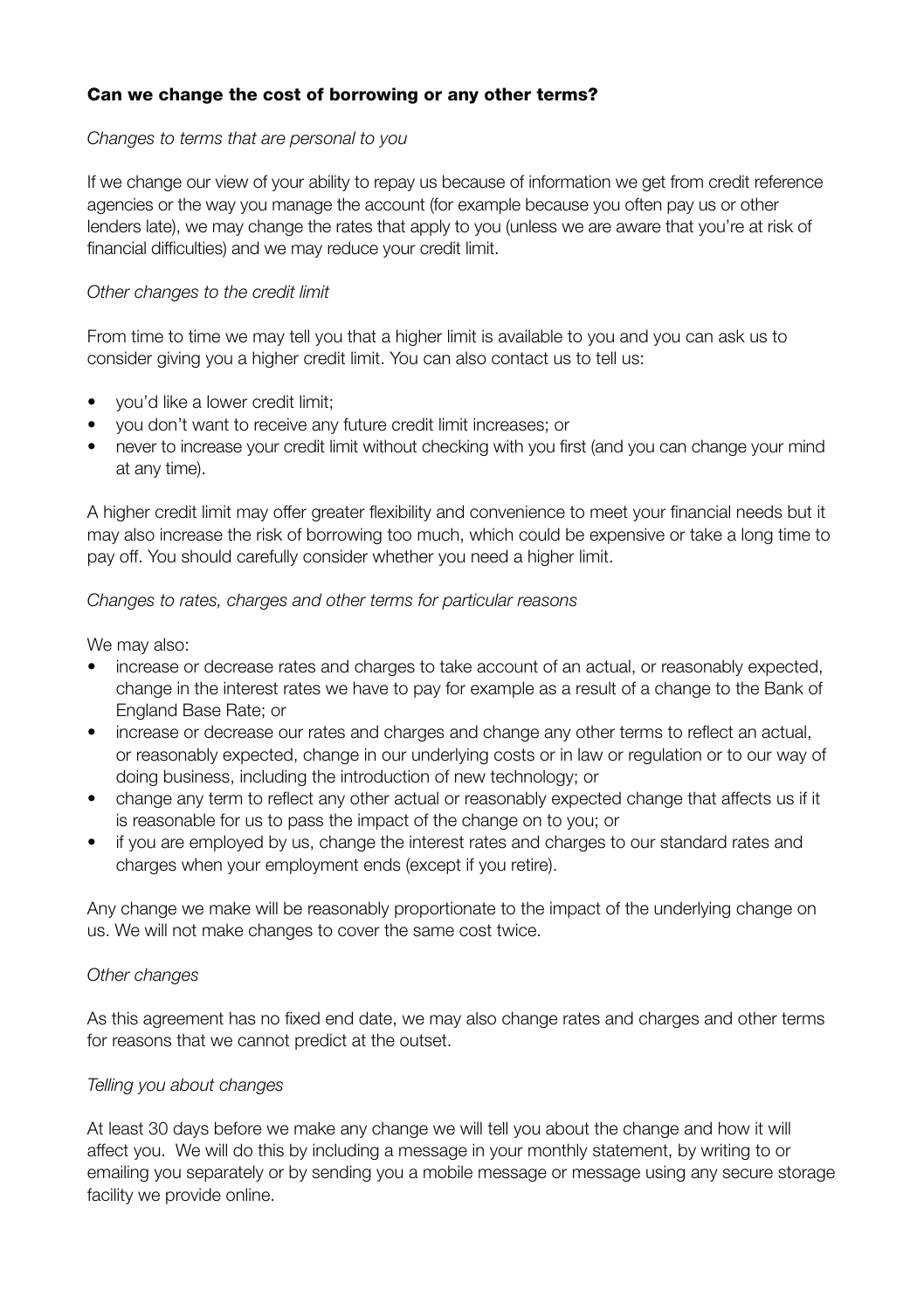#### Your rights when we tell you about changes

If you do not want to accept any change we tell you about, you can end the agreement without charge (in fact you can end the agreement at any time). The change will still apply until you have paid everything you owe us. However, if the change is an increase to an interest rate, you can repay what you owe us at the unchanged interest rate if you tell us within 60 days of notice of the increase that you do not want to accept the higher rate.

#### **When will the agreement begin and end?**

The agreement will begin when we have opened the account linked to your card. The agreement does not have a fixed end date but you and we can end it as explained below. You will normally be able to use the account when we have sent you a card.

#### **Can you make a claim against us where you have a claim against a supplier?**

If you purchase any item of goods or services costing between £100 and £30,000.00 using credit under this agreement you may have a right of redress against us as well as the supplier if, for example, the goods fail to arrive or are not of satisfactory quality or the supplier made a representation which you relied on about the goods which was not accurate.

However, if you have a dispute with someone else over a transaction, you must keep making payments to us while you are resolving it.

#### **What could happen if you miss payments?**

Missing payments could make it more difficult to obtain credit and result in legal action or bankruptcy proceedings to recover any debt owed under this agreement.

#### **Additional Terms**

#### **1. Who can use the account and how?**

- 1.1 You, and any person you have asked us to give an additional card to, can use the account for the following types of transaction:
	- (a) To make a purchase.
	- (b) To obtain cash or make a cash related payment (such as buying travellers cheques or foreign currency, placing a bet (or for some other gambling payment), or purchasing money orders). We will tell you if there is a limit on the amount of cash you can withdraw each day.
	- (c) To send a payment from your account to a bank account in your name or to reduce or repay an amount you owe to another lender (where available) (although we don't normally allow you to do this where the other lender is in the HSBC Group).
- 1.2 If you ask us to send a payment and it doesn't arrive by the working day after we send it from your credit card account, you can ask us to ask the receiving bank to treat the payment as if it had been made on time.
- 1.3 We will cancel an additional card when you tell us to. We do not have an agreement with any additional cardholder so we cannot give them any information about the account and you are responsible for use of the account by an additional cardholder, including any use that makes you break this agreement. For example if an additional cardholder makes a payment that takes the amount on the account over the credit limit you will be liable.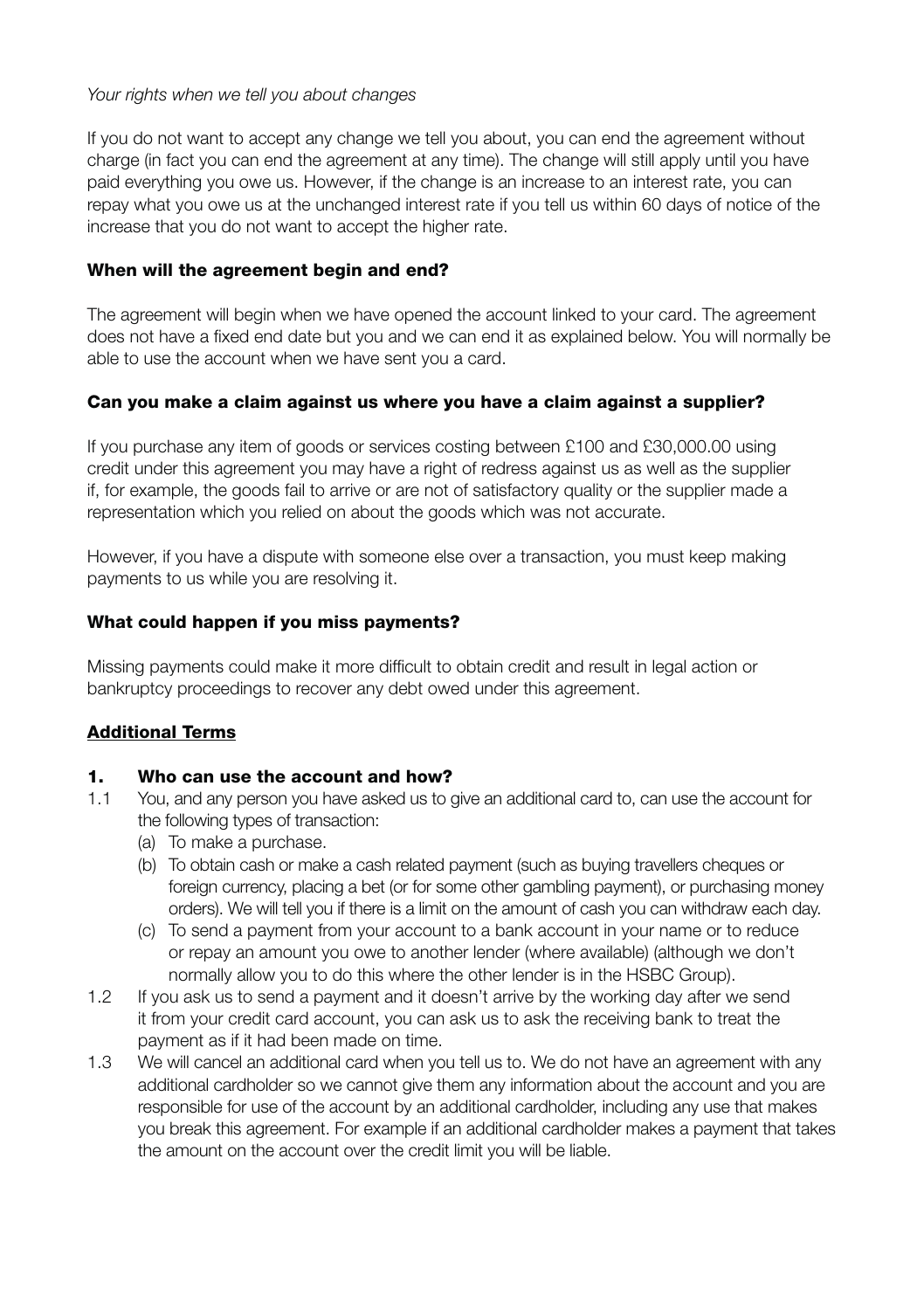### **2. How do you authorise payments?**<br>2.1 When you or an additional cardbolder

- When you, or an additional cardholder, make a transaction it must be authorised before we can charge it to your account. You or the additional cardholder will need to provide the card or the card number and will be told the additional steps needed to authorise the payment (except for some low value contactless payments). This could be by signing a paper or electronic document, by using the personal identification number (or PIN), biometric data (such as finger print) or other security details we may agree from time to time.
- 2.2 If the card, card number and PIN, biometric data or other security details have been used we will assume the transaction has been authorised by you or an additional cardholder. You must therefore tell us immediately if you do not recognise a transaction charged to your account and shown in your statement. You and additional cardholder must not:

 (a) use the card or account for any illegal purpose (or allow anyone else to do so); or (b) go over your credit limit.

When working out whether a transaction you want to make is within your credit limit, we take account of transactions which we have already authorised but have not yet charged to the account. For example, if you have £150 left within your credit limit and we give a hotel authorisation for a payment of £100, we may not allow more than £50 to be spent on the account until the authorisation is cancelled.

2.3 If you, or an additional cardholder, allow someone else to use a card or the card number, you will be liable for all transactions they make until you tell us that the card may be misused using the contact details set out below. You will not be liable for (and we will immediately refund) any other transactions not authorised by you or an additional cardholder, including transactions made with the card or card number remotely (for example by the Internet, phone or mail order).

#### **3. When will we give refunds for payments you have authorised?**

- 3.1 If a retailer gives you a refund for a purchase we will only credit it to the account when we receive details from the retailer. Until then we will charge the relevant rate of interest on the purchase.
- 3.2 Where you, or an additional cardholder, authorise a payment but the amount of the payment is not known (eg if the card is used to pay a hotel bill but the amount of the payment is not known until check out) then, if the payment charged to your account is higher than reasonably expected, you can ask us to make a refund of the amount charged to your account, as long as you do this within 8 weeks of the date that the payment was charged to your account. If you do this, we may need to ask you for information to help us find out what happened. If you are entitled to a refund, we will make it within ten days of the date that we have all the information we need to make a decision.
- 3.3 You can't ask for a refund where you or the additional cardholder gave consent for the transaction directly to us and we or the retailer provided information about the transaction (or made it available) at least four weeks before the payment was made.
- 3.4 If you give us the wrong details for a payment or cash related transaction, or we can show that the bank we made the payment to did receive it, we won't have to give you a refund but we will help you to recover the money (we may charge a fee to cover our costs).

#### **4. Can you stop payments you have authorised?**

- 4.1 You can cancel payments which are due to be made on a future date (for example, if you set up a regular payment) by contacting us by the end of the business day before the payment is due to be made (normally 5pm). You must also contact the retailer to tell them you have cancelled the payment.
- 4.2 You cannot cancel any other transaction after you or an additional cardholder have authorised it (for example, it's not possible to cancel a cash withdrawal or payment for goods or services provided at the time of payment).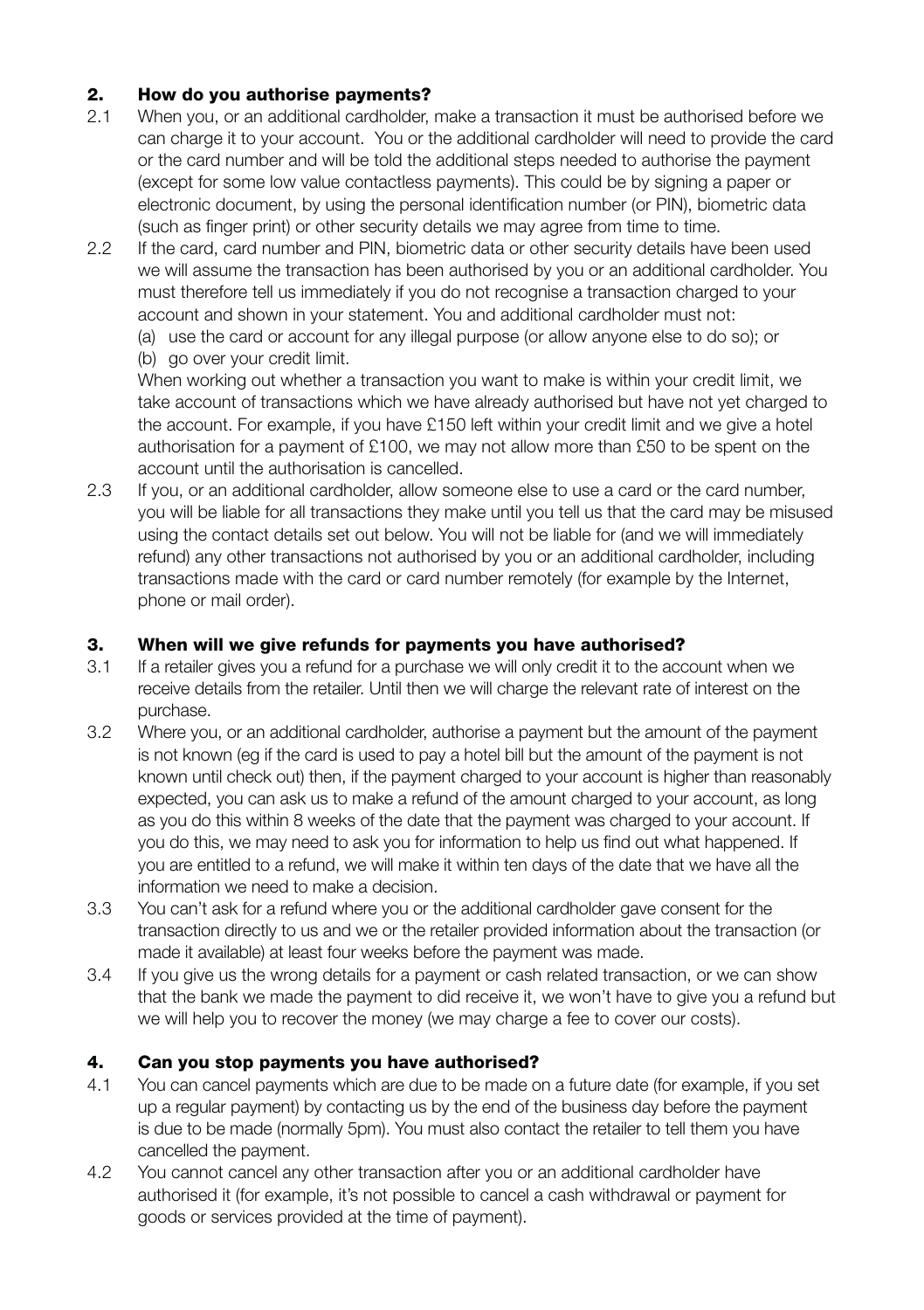#### **5. Can we refuse to authorise a transaction or suspend your right to use the account?**

- 5.1 We may refuse to authorise a transaction and cancel or suspend use of the account and refuse to replace or reissue a card if authorising the transaction would cause a breach of this agreement or put us in breach of any legal requirements that apply to us or we reasonably:
	- (a) believe that there is a significantly increased risk that you may not be able to repay the amount you owe us (this could be because of the way you manage this account or other accounts you have with us, information we get from credit reference agencies or us finding that you are bankrupt or have made an arrangement with your creditors);
	- (b) suspect fraudulent or unauthorised use of the account;
	- (c) consider it necessary for the security of the account or card;
	- (d) suspect that you, any additional cardholder or third party has committed or is about to commit a crime or other abuse in connection with use of the card or the account.

 You may be asked for further information, including verification of your identity, when we are asked to authorise a transaction.

- 5.2 We can also cancel or suspend the use of the account if:
	- (a) for two 18-month periods in a row, you've been in "persistent debt". (This is where you've paid more interest, fees and charges than the amount you've repaid. For example, if you owe £2,000 on your account at an interest rate of 18% and you incur a £12 default charge, your minimum payment for the first month would be £62, made up of interest (£30), default charges (£12) and 1% of £2,000 (the amount you owe) (£20)); and
	- (b) you have either not responded or been unable to meet our requests to increase your repayment amounts, or it is otherwise reasonable for us to do so.
- 5.3 We will tell you if we refuse to send a payment but, for other transactions, you will usually find out if we have refused a transaction because you will be asked for payment by another card, cheque or cash. We will tell you why we have refused the transaction (unless the law prevents us) if you call the contact details below.
- 5.4 We are not responsible if a retailer or supplier refuses to accept your Card.

#### **6. How do we apply payments?**

- 6.1 If the amount you pay in a month is less than the full amount you owe, we will apply your payment first to any unpaid arrears or amounts over the credit limit.
- 6.2 We apply what is left in this order:
	- (a) any unpaid arrears or amounts over the credit limit;
	- (b) the amount you owe us and shown in your statement;
	- (c) any transactions, interest or charges not yet included in a statement.

 We will apply your payment first to amounts on your account which we charge at the highest interest rate followed by amounts we charged at lower rates. In each case, interest and charges are paid off first.

 If some amounts are charged at the same interest rate, we will apply your payment to the oldest amounts first.

#### **7. Payments into your account by mistake or fraud**

- 7.1 If we make a payment into your account by mistake or as a result of a systems error, we'll automatically take the amount out of your account. If we suspect a payment into your account was the result of fraud we'll remove it.
- 7.2 If we're told that a payment from within the European Economic Area (EEA) was made into your account by someone else's mistake (for example if the payer gave the wrong account number), but when we contact you, you tell us the payment was intended for you, we are legally required to share all relevant information including your name and address and transaction information with the bank the payment came from if they ask us so that the payer may contact you.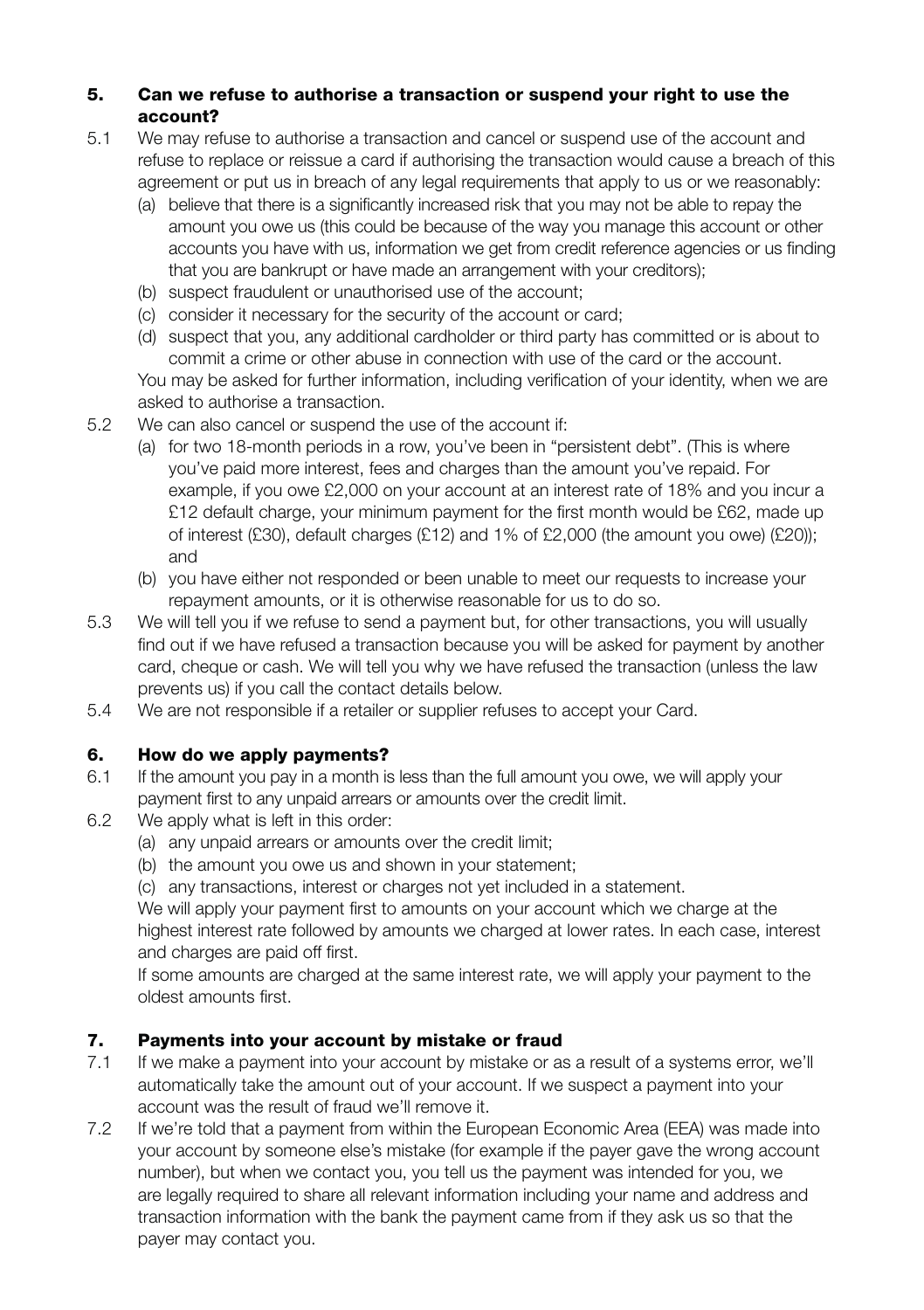7.3 In all other cases we'll tell you about it and, depending on how long ago the payment was made into your account, we'll either give you time to show us that it was intended for you before we return it or we'll get your consent. During this time we'' make sure you can't use the payment ( we might do this by taking the amount out of your account or by limiting access to the amount on the account.

#### **8. What steps do you need to take to keep your account secure?**

You must:

- (a) take all reasonable precautions to prevent the account from being used for fraud (when we send a card to you or an additional cardholder we will tell you what precautions you can take, for example not keeping your PIN or passwords with the card or making it easy for someone else to find them);
- (b) tell us immediately using the contact details below if you think the card is lost or stolen or the card number, PIN or security details may be used by someone else or fraudulently (if you find a card you have reported as lost you must destroy it and not use it);
- (c) if we ask, make sure all cards issued on your account are destroyed immediately; and
- (d) co-operate with us and the police to investigate any unauthorised transactions.

#### **9. Using a third party provider (TPP)**

- 9.1 A TPP is a third party service provider that's authorised by or registered with the FCA or another EEA regulator or otherwise permitted by law to access information and make payments on online payment accounts operated by other providers (such as banks, building societies and credit card issuers) and has your permission to do this.
- 9.2 An EEA regulator is a regulator in a member state of the European Union, Iceland, Liechtenstein or Norway.
- 9.3 If you choose to use a TPP, the terms of this agreement will still apply. We'll give the TPP access to account information and you'll be able to make the same payments through the TPP that you would be able to make if you were dealing with us online. Account information will include details about who you make payments to and receive payments from. This might contain some sensitive personal information, for example, if you pay a Trades Union or Church membership subscription from your account.
- 9.4 Although you must not, generally, give your security details to anyone else, you may give them to a TPP if it's necessary to allow them to provide their services to you. We may refuse to allow a TPP to access your account if we are concerned that the TPP is acting on an unauthorised or fraudulent basis. We'll tell you if we do this (unless doing so would compromise our reasonable security measures or would otherwise be unlawful).
- 9.5 You must check from the information provided to you by the TPP that they are authorised. If you give your security details to an unauthorised third party, we'll assume it's you that is authorising us to give access to information about your accounts and you'll be responsible for any payments made as a result. If we are aware that an unauthorised third party is using your security details, we'll block access to your accounts.
- 9.6 If you think a payment made through a TPP was unauthorised or incorrect you must call us as soon as you can.

#### **10. How and when can this agreement be ended?**

Ending the agreement on notice

10.1 You can end this agreement at any time and without charge by giving us notice. We can end the agreement by giving you 2 months' notice in writing. In either case, you (and any additional cardholder) must stop using the account and if we provide any benefits with your card, they will also end. The agreement will continue until you have repaid everything you owe.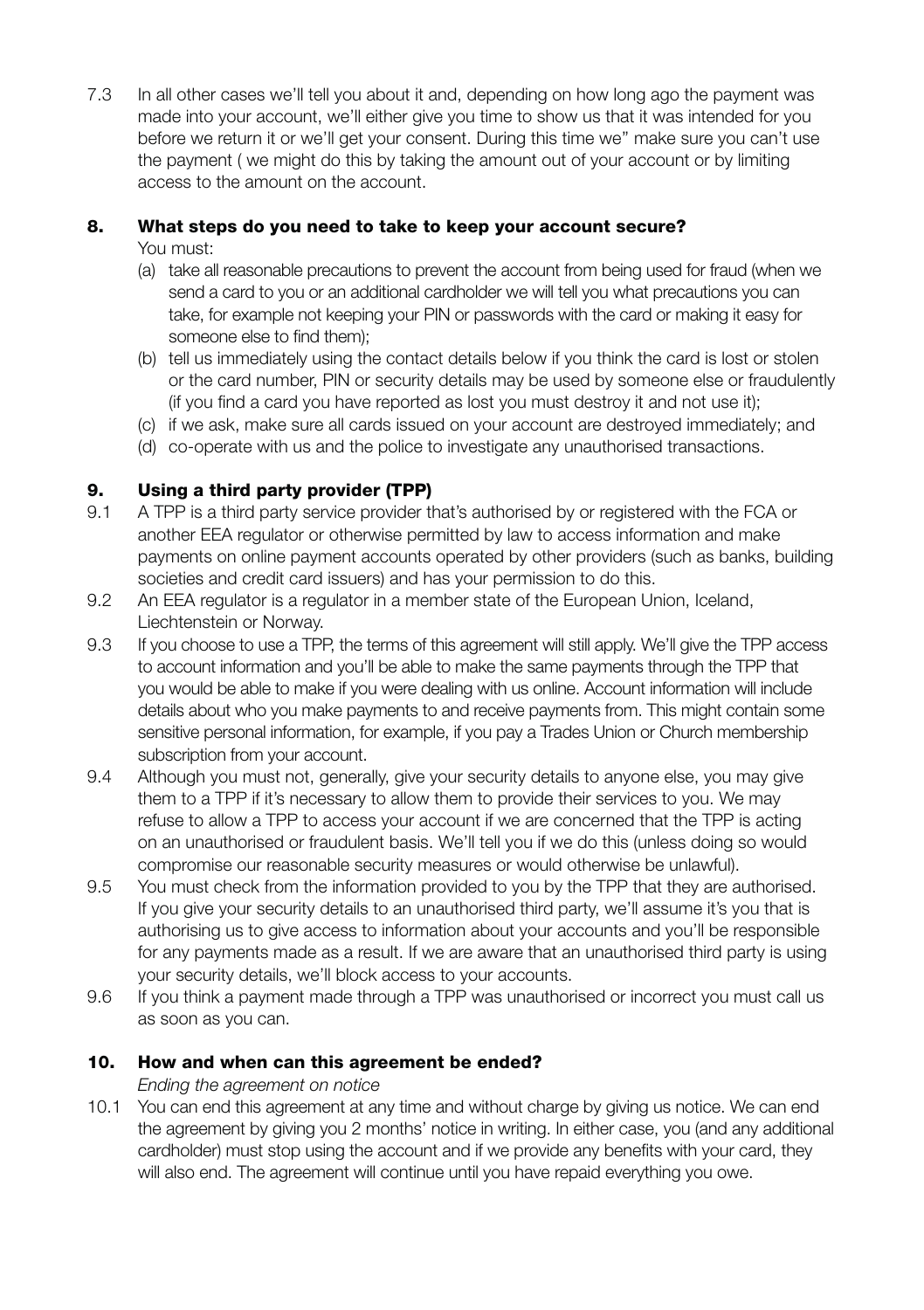Ending the agreement for breach

 $10.2$  If:

- (a) you repeatedly fail to pay minimum payments on time or go over your credit limit; or
- (b) we find that any information you provided as part of your application was materially incorrect or misleading; or
- (c) you are declared bankrupt or have similar proceedings taken against you; or
- (d) we reasonably suspect any fraud or other criminal activity in connection with this agreement and/or any other facility or account that you have with us;

we can:

- (i) demand immediate repayment of the amount you owe on the account;
- (ii) disclose information about you and the conduct of your account to licensed credit reference agencies (which would make it more difficult for you to borrow in future);
- (iii) restrict access to credit on other accounts you have with us (such as an overdraft or other credit cards);
- (iv) bring legal action to recover what you owe us (which could include getting a court order giving us the right to payment out of the sale proceeds for your home or other property); and
- (v) require you to pay our reasonable costs and expenses for taking action to obtain payment, including legal costs;

 but we will give you advance notice and the opportunity to fix the problem before taking any of these steps (unless the problem cannot be fixed).

10.3 If we choose not to enforce our rights under this agreement at any time, we may enforce them at a later date instead.

#### **11. Can we transfer our rights and obligations under this agreement?**

We may transfer our rights and our obligations under this agreement to a third party, including information about you and how you have managed your account which the third party needs to know. We will tell you if we do this.

#### **12. What law governs this agreement?**

 This agreement and our dealings with you before the agreement is made are governed by the laws of England and Wales. Any dispute can be dealt with by an English or Welsh court unless your address is in:

(a) Scotland (where it will be dealt with by the courts of Scotland); or

 (b) Northern Ireland (where it will be dealt with by the courts of Northern Ireland). We will communicate with you at all times in English.

#### **13. What happens if you cannot make a payment or access your account?**

We will not be liable for any loss due to:

- (a) any failure or delay in providing our service caused by strikes, industrial action, failure of power supplies or computer equipment, or other unusual or unforeseeable causes beyond our reasonable control; or
- (b) a retailer or cash machine not accepting, or retaining, your card, or the way in which this is conveyed to you.

#### **14. Information we need from you and when we can disclose information about you.**

- 14.1 If we make a reasonable request for information, you must give it to us as soon as possible. If you don't give it to us, or we suspect fraudulent or criminal activity of any kind:-
	- (a) You might not be able to carry on doing some or all of your banking with us anymore;
	- (b) we might try and get it from another source, ourselves; or
	- (c) We could block or close your accounts(s)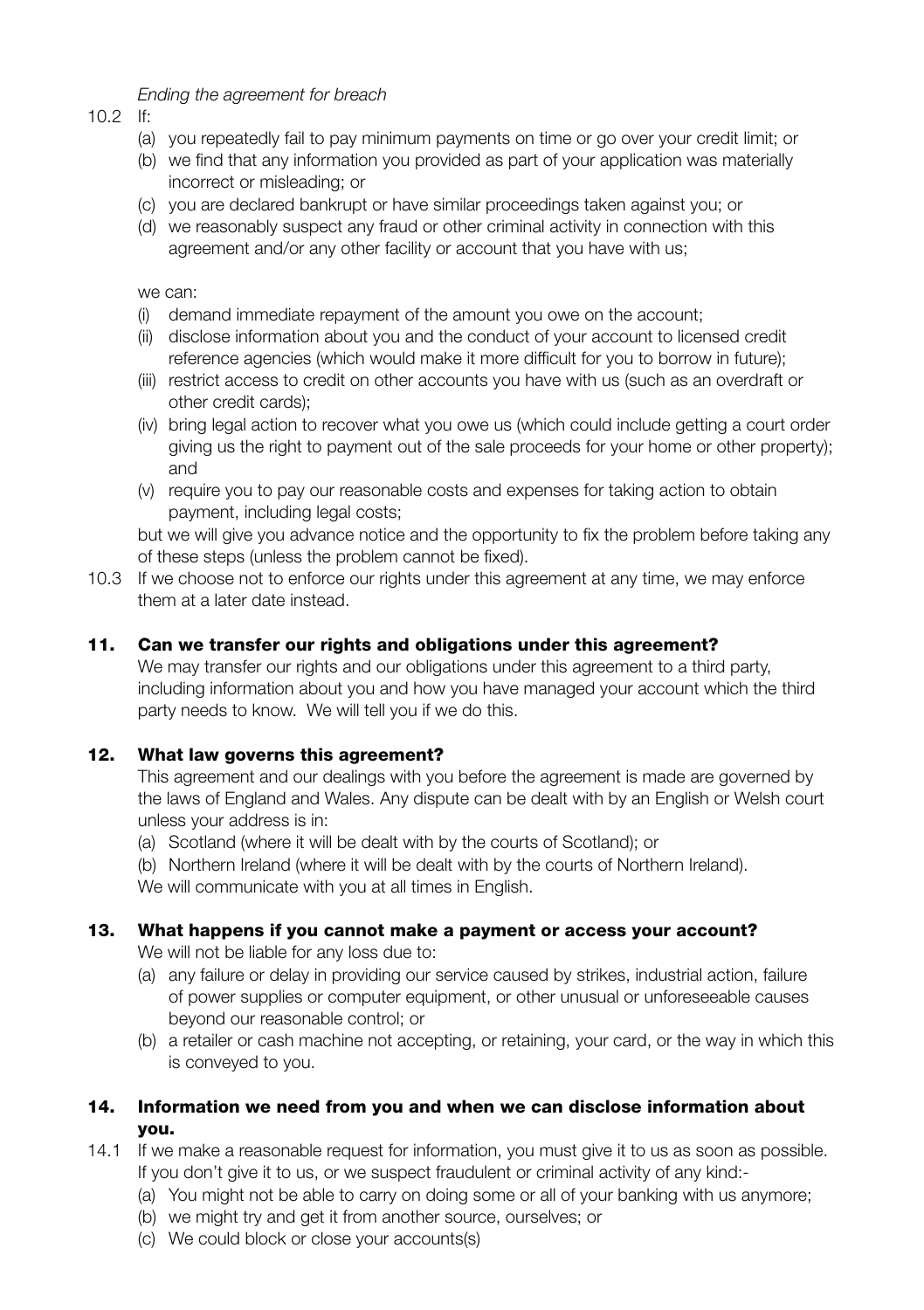- 14.2 It's up to you to make sure the information you give us is accurate and up to date. And you must tell us of any changes within 30 days.
- 14.3 We'll use your information as explained in our Privacy Notice. In addition, we'll give it to others if we're compelled to do so by law, we have a duty to disclose it, we need to disclose to protect our own interests (for example in any legal proceedings) or if we have your specific agreement. For example, if we believe you may have tax obligations in other countries, we may have to disclose information about you directly to HM Revenue & Customs (HMRC) or other local tax authorities.

#### **15. Tax compliance**

 Your tax responsibilities (eg filing tax returns, paying tax and complying with any other tax laws or regulations) depend on where you live, where you do business and some other factors. It's up to you to make sure you meet those obligations. We can't provide tax or legal advice so if you think having an account with **first direct** might affect your tax position, you should speak to an independent advisor. This also applies to connected persons eg anyone you send a payment to, who operates an account for you, is entitled to money in your account(s) etc.

#### **IMPORTANT INFORMATION**

#### **How to contact us**

If you need to update your contact details, ask for information, tell us that you want to withdraw from the agreement or make a complaint please:

- write to **first direct** at 40 Wakefield Road, Leeds LS98 1FD or
- call **03 456 100 100**

We and our authorised agents and representatives may record and/or monitor telephone conversations with you and any additional cardholder so that we can maintain our service standards.

#### **How we'll communicate with you**

We'll communicate with you in English.

We may give you notices or other information about your credit card, for example, in your monthly statements (in paper and electronic).

We'll use the most recent contact details you've given us which could include you post and email address, telephone and mobile numbers. If we need to contact you about any actual or suspected fraud or security threats, we'' do this using the fastest and most secure way of contacting you ( for example, we may try to send you a text message rather than telephone).

#### **How can you make a complaint?**

If we do not give the standard of service you expect, or if you think we have made a mistake, please let us know so we can investigate, put matters right and take steps to prevent it happening again.

If you are not happy with the way that we deal with your complaint, you may be able to refer your complaint to the Financial Ombudsman Service by writing to Financial Ombudsman Service, Exchange Tower, London E14 9SR, calling 0800 023 4 567 or 0300 123 9 123 or sending an email to complaint.info@financial-ombudsman.org.uk. You can find out more about the Financial Ombudsman service on their website at www.financial-ombudsman.co.uk.

If you opened your account in the UK online you may also have the option to refer your complaint to the Financial Ombudsman Service using the Online Dispute Resolution platform. The platform has been established by the European Commission to provide an online tool for consumers to resolve disputes about goods and services purchased online. The platform can be found at https://ec.europa.eu/consumers/odr/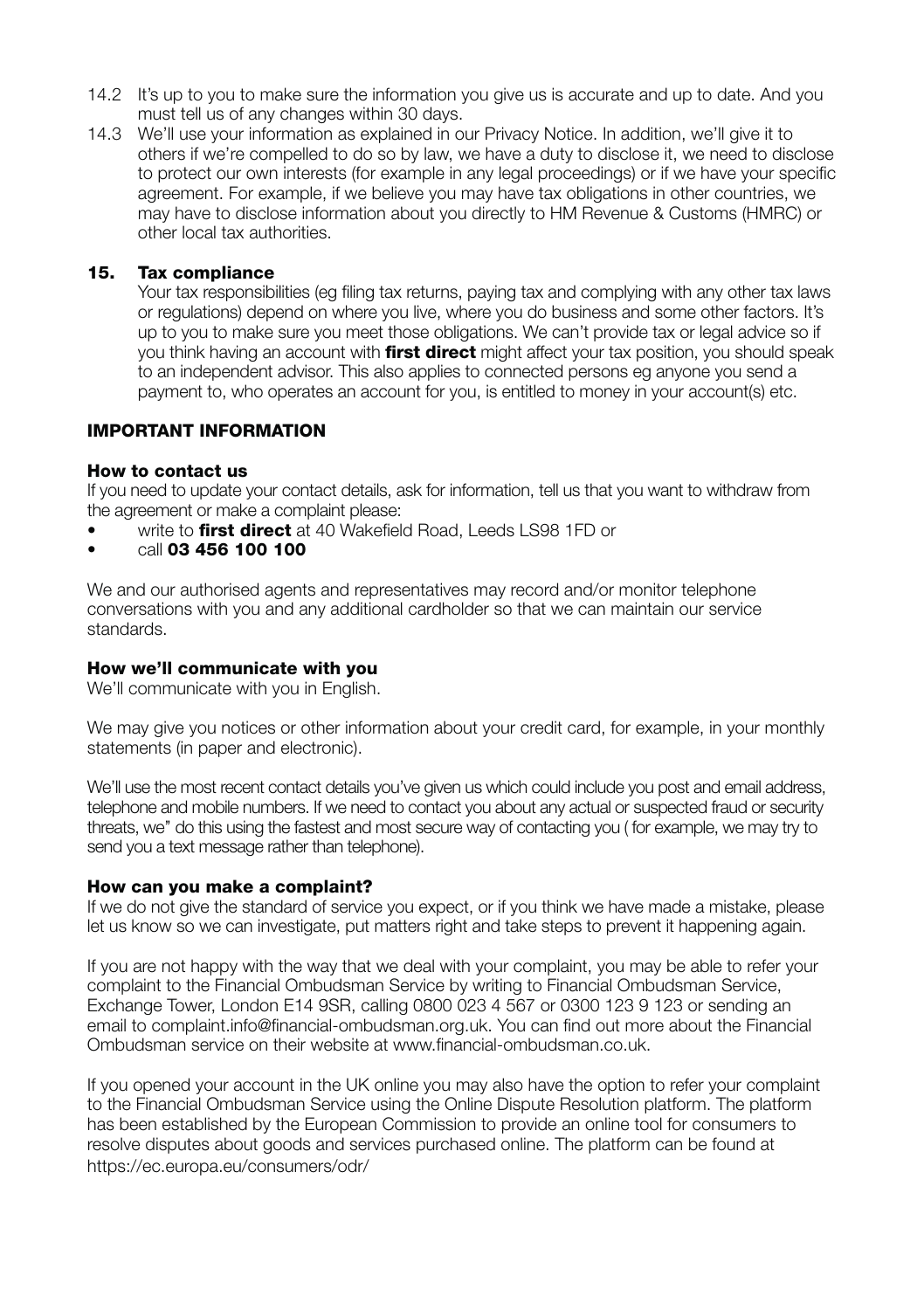#### **Direct Debit Guarantee**

The following Direct Debit guarantee applies to customers opting to make credit card repayments by Direct Debit.

- The Guarantee is offered by all banks and building societies that accept instruction to pay Direct Debits.
- If there are any changes to the amount, date or frequency of your Direct Debit **first direct** will notify you (normally 10 working days) in advance of your account being debited or as otherwise agreed. If you request **first direct** to collect a payment, confirmation of the amount and date will be given to you at the time of the request.
- If an error is made in the payment of your Direct Debit, by **first direct** or your bank or building society, you are entitled to a full and immediate refund of the amount paid from your bank or building society. If you receive a refund you are not entitled to, you must pay it back when **first direct** asks you to.
- You can cancel a Direct Debit at any time by simply contacting your bank or building society. Written confirmation may be required. Please also notify **first direct**.

#### **Taxes**

Taxes or costs may apply to you that are not charged by us and/or will not be paid through us. If we have to pay any tax or duty for providing credit to you, we will charge you the amount of that tax or duty.

#### **Copies**

You may at any time during the term of this Agreement request a copy of this Agreement.

#### **How we are authorised**

**first direct** is a division of HSBC UK Bank plc which is authorised by the Prudential Regulation Authority and regulated by the Financial Conduct Authority and the Prudential Regulation Authority under reference number 765112. Registered in England under number 9928412. Registered office: 1 Centenary Square, Birmingham B1 1HQ.

You can check these details by visiting the Financial Conduct Authority website www.fca.org.uk or by contacting the Financial Conduct Authority on 0800 111 6768. The Financial Conduct Authority is the supervisory authority under the Consumer Credit Act 1974. Its address is 12 Endeavour Square, London E20 1JN.

#### **Privacy**

Your privacy is important to **first direct**.

You explicitly consent to us accessing, processing, and retaining any information you provide to us, for the purposes of providing payment services to you. This does not affect any rights and obligations you or we have under data protection legislation. You may withdraw this consent by closing your account. If you do this, we'll stop using your data for this purpose, but may continue to process your data for other purposes.

Our privacy notice explains how we collect, use, disclose, transfer and store your information and sets out your rights to your information. We have provided our Privacy Notice to you separately and will inform you when we make any changes to it. You can also find this at **www.firstdirect.com** or you can ask for a copy.

#### **Collection and use of Customer Information**

We may collect Customer Information from you, and may process and store it (or may pass it within the HSBC Group or to third parties to process and store) in accordance with the "**Disclosure of Customer Information**" section below in connection with:

- processing applications that you make,
- providing you with, or marketing, products and services,
- for credit assessment, customer service, debt recovery, market research, behavioural scoring, product analysis, insurance, audit and administrative purposes, prevention and detection of fraud and other crime, tax collection, verification of your identity and to meet our legal obligations,
- Compliance Obligations, and/or
- Financial.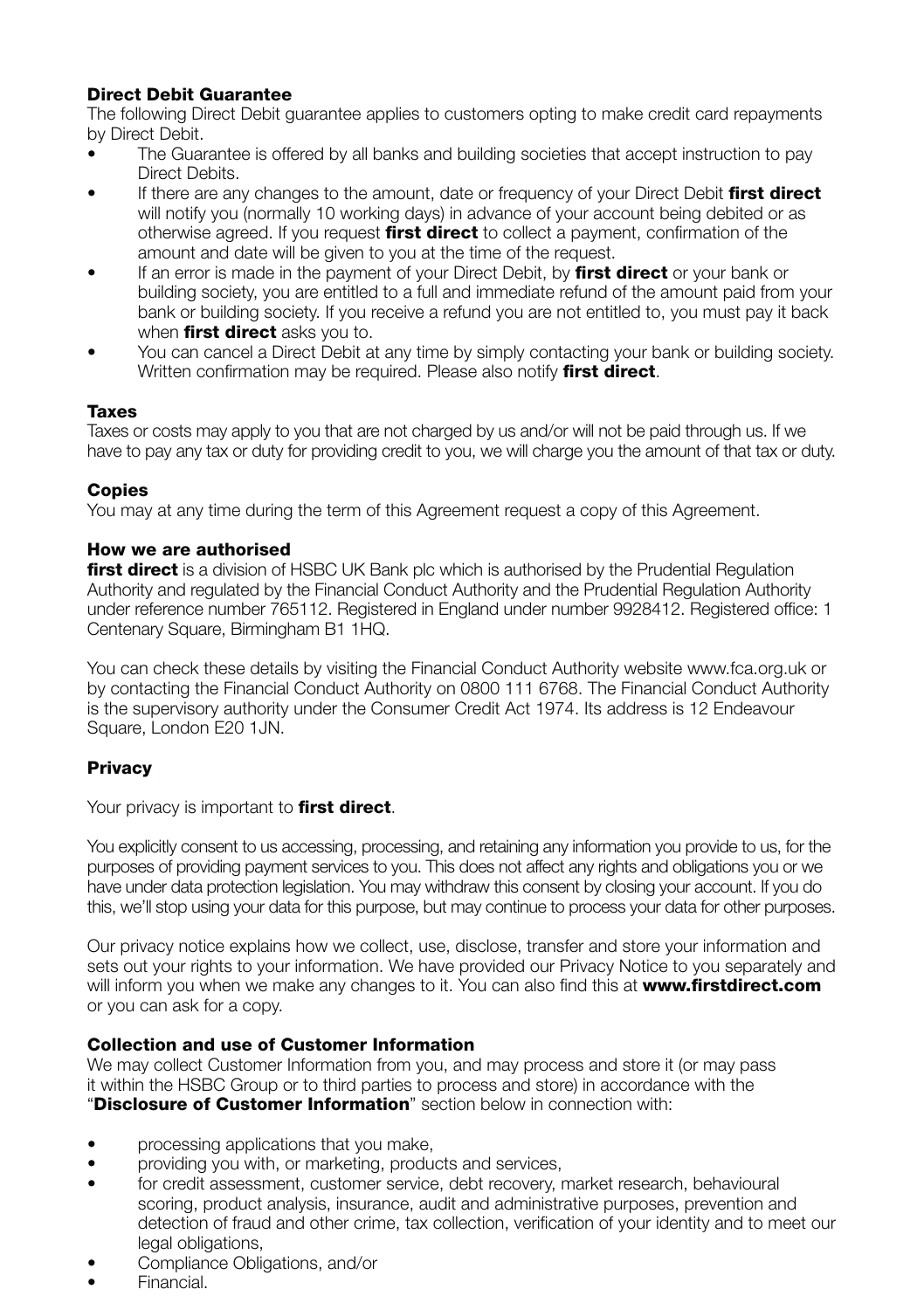## **firstdirect.com 03 456 100 100**† 40 Wakefield Road Leeds LS98 1FD

If you'd like this document in another format eg large print, Braille or audio, please give us a call. For more information about how we make communicating with us accessible visit **firstdirect.com/accessibility**.

† Text-phone **03 456 100 147** or if calling from abroad **+44 113 234 5678** (Text Relay **+44 151 494 1260**). For more information on contacting us via BSL video relay service - visit **firstdirect.com/contact-us**. Because we want to make sure we're doing a good job calls may be monitored and/or recorded, we hope you don't mind.

**first direct** is a division of HSBC UK Bank plc which is authorised by the Prudential Regulation Authority and regulated by the Financial Conduct Authority and the Prudential Regulation Authority under reference number 765112. Registered in England under number 9928412. Registered office: 1 Centenary Square, Birmingham B1 1HQ.

© HSBC Group 2019. All Rights Reserved.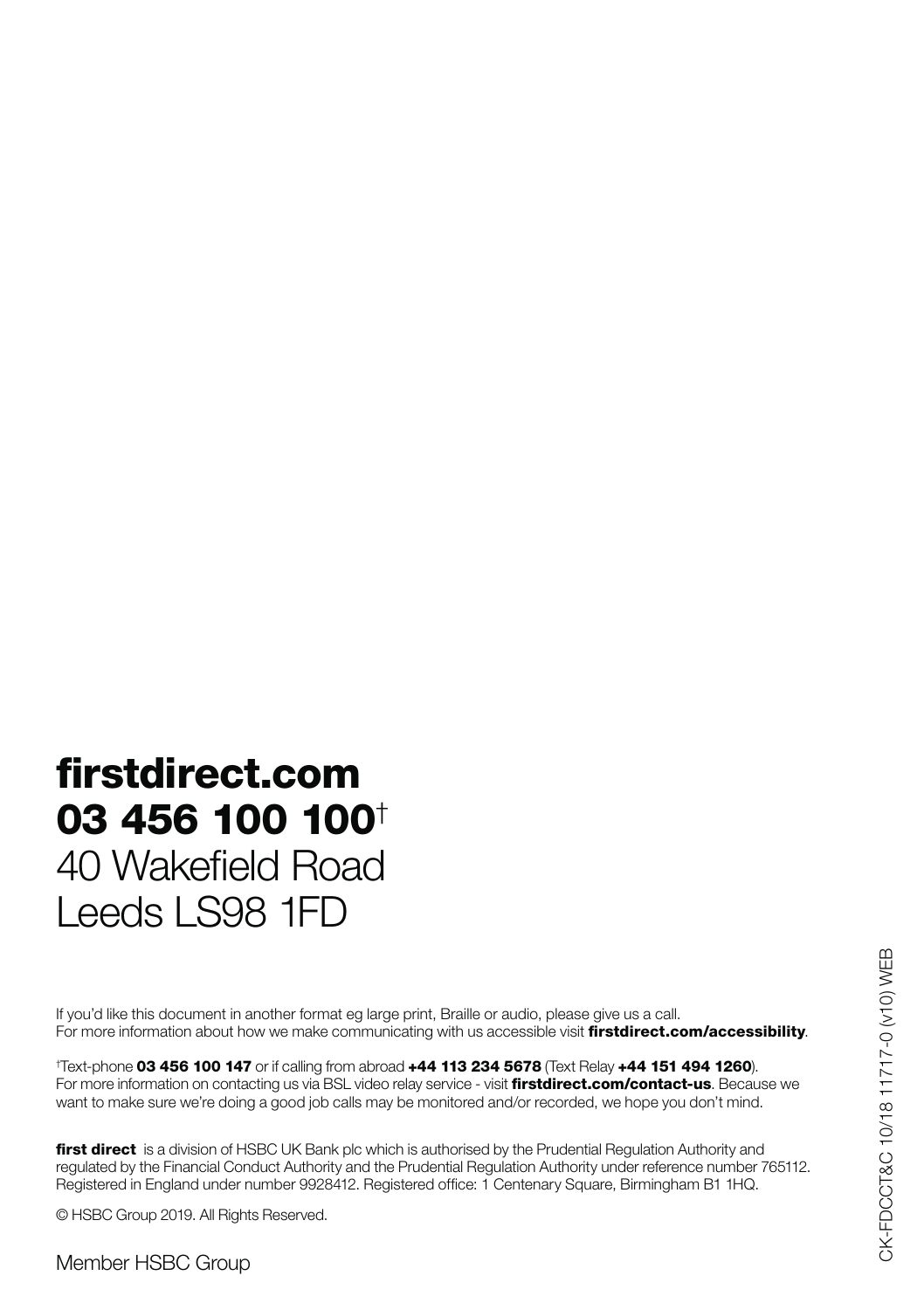

# **£20 Cashback first direct Credit Card and Gold Card Offer Terms and Conditions**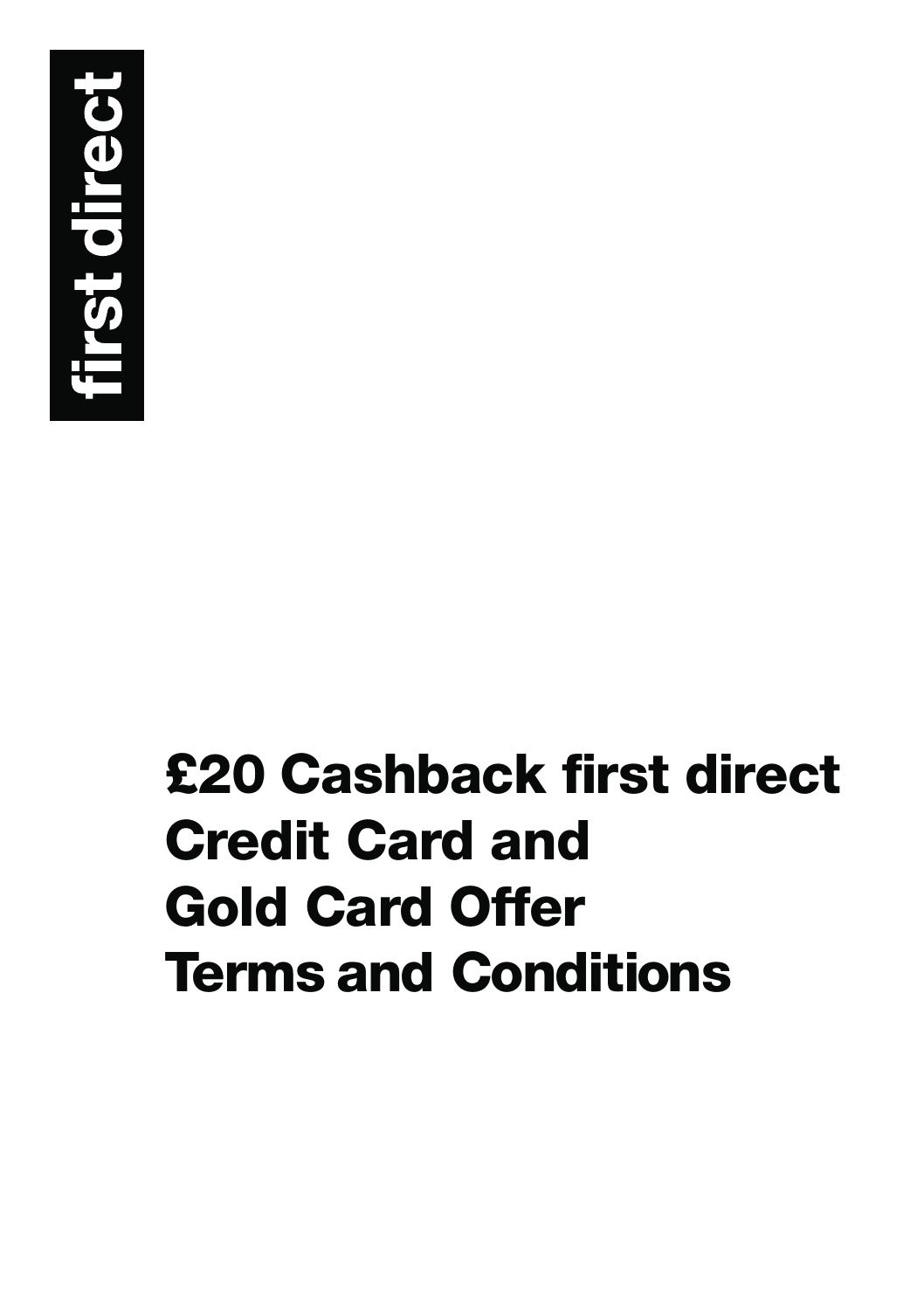#### **£20 first direct Credit Card and Gold Card Offer Terms and Conditions:**

- **1** These Offer Terms and Conditions (the "Offer Terms") are an agreement between you and us. They apply when you successfully apply for a **first direct** Credit Card and Gold Card between 29th March 2019 and 31st May 2019 (the "Offer Period"). These Offer Terms apply in addition to and should be read together with the **first direct** credit card terms. In the event of any conflict between these Offer Terms and the **first direct** credit card terms, these Offer Terms will apply.
- **2** In these Offer Terms "we, us or our" means **first direct**. **first direct** is a division of HSBC Bank plc.

#### **Eligibility criteria for this offer**

- **3** To be eligible for the offer payment described below, the following requirements must be met:
	- a) you are a **first direct** 1st Account holder;
	- b) you are not an existing **first direct** Credit Card or **first direct** Gold Card holder and have not held either a Credit Card or Gold Card within the previous 6 months;
	- c) Within the first three months of opening a new **first direct** Credit Card you must make a single minimum Balance Transfer of £1,500 from a card held with one other provider or within the first six months of opening a new **first direct** Gold Card you must spend a minimum of £1,000
	- d) your 1st Account and **first direct** Credit Card or **first direct** Gold Card must not be closed before the date we make the offer payment.
- **4** A Balance Transfer fee of 2.29% (min £5) will be charged for each transferred balance if you take advantage of the 0% interest on balance transfers for 27 months offered on the **first direct** Credit Card. We will not transfer balances between cards operated by members of the HSBC Group. Any request to do so will not be processed. The HSBC Group means HSBC Bank plc, it subsidiaries, associated and affiliated companies and includes Marks & Spencer Financial Services plc and John Lewis Financial Services Ltd.
- **5** Credit is subject to status.

#### **The Offer Payment**

- **6** If you meet the requirements for this offer as described above, we will make a payment of £20 into your 1st Account, within 90 days of the above criteria being met.
- **7** We will offer one payment per card account opened. Additional cardholders are not eligible for an Offer Payment.

#### **The Offer Period**

- **8** The Offer Period is between 29th March 2019 and 31st May 2019. Any applications received after this date will not qualify for the offer.
- **9** The offer may be withdrawn at any time. If we do withdraw the offer, we will put a notice on our website.

#### **General Terms**

- **10** The offer is not transferrable.
- **11** We may refuse any application for a product or service.
- **12** This offer is only available to UK residents (excluding the Channel Islands and the Isle of Man).
- **13** You are responsible for payment of any taxes payable on the Offer Payment.
- **14** Any credit balances you hold on your Credit Card or Gold Card Account are unlikely to be covered by the Financial Services Compensation Scheme ("FSCS"), unless under specific circumstances, as determined by the FSCS.

**Please note:** To maintain your **first direct** Credit Card or Gold Card after you have benefited from this offer, you will need to continue to comply with the **first direct** credit card Terms and Conditions and the applicable parts of the **first direct** 1st Account Terms and Conditions and Charges.